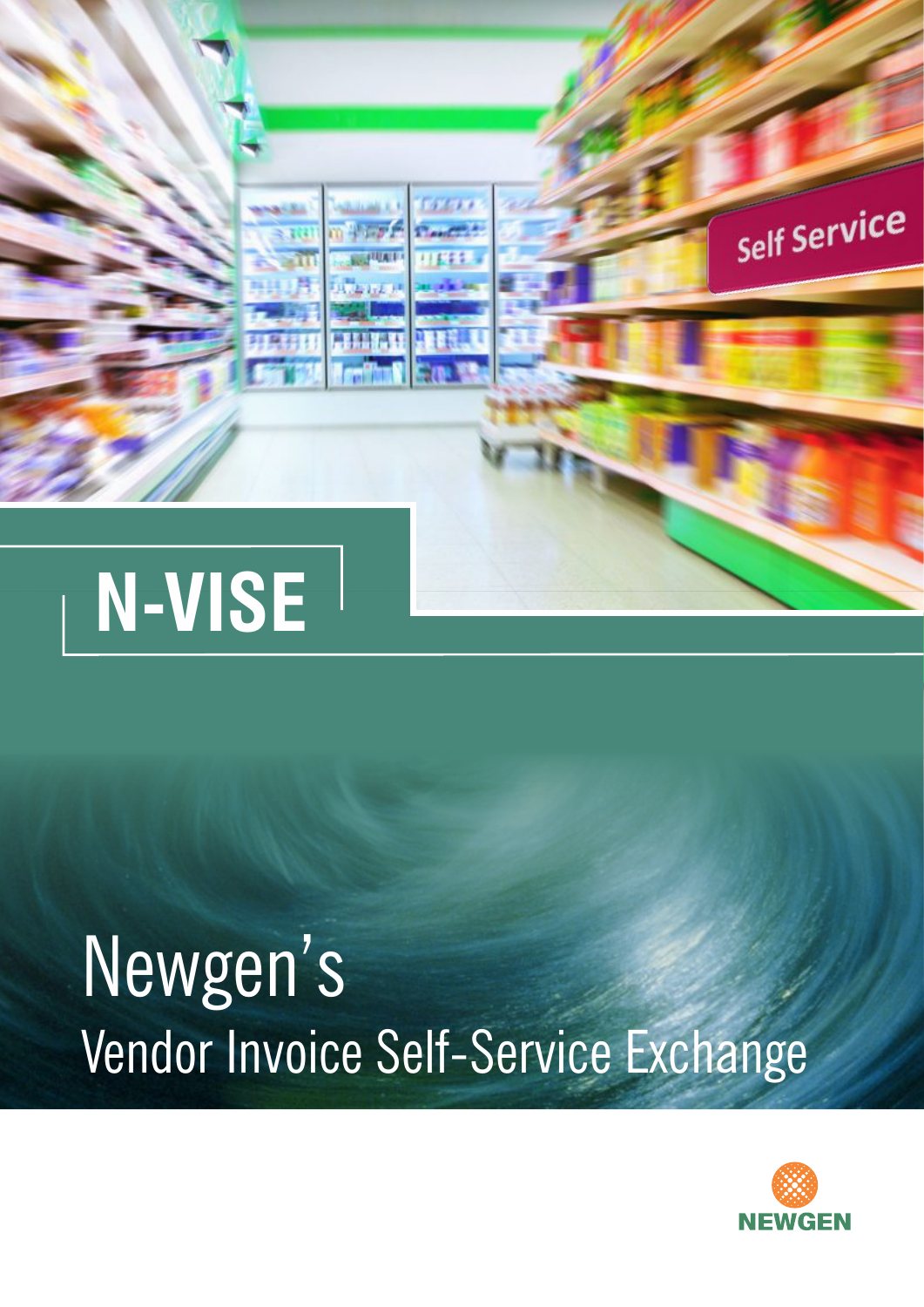### **Overview**

Business leaders globally are constantly facing operational and strategic challenges of improving service, lowering operational costs, increasing business effectiveness and maximizing returns. In the current economic landscape, these challenges are continuously intensifying. An efficient and automated Accounts Payable process minimizes manual work associated with invoice capture and

## Challenges

- High processing costs
- Invoice tracking initiation to archival
- Invoice audit
- Multi-channel vendor communication
- Repeated vendor enquires
- Interest loading by vendors
- Vendor dissatisfaction
- Lost or damaged invoices

entry. Further costs incurred on addressing supplier inquiries regarding invoice receipt, expected payment date, changes to account information, etc. are also impacted. N-VISE, Newgen's AP vendor portal for suppliers, enhances employee productivity and supplier satisfaction, reduces cost associated with capture and entry of Invoices. Further it reduces the overall operational costs by offering self service console for vendors, to raise

### Solution **Features**

- Web-based self-service platform
- Reduced chances of lost or damaged invoices
- Automated vendor on boarding
- No duplication of efforts and drastic reduction in processing errors
- Strengthen supplier relationship
- Timely processing of invoices allows buyers to avail additional discounts from vendors
- Self-transaction initiation and tracking by vendors
- Straight-through physical invoice tagging

and respond to queries, track payments, etc.

Newgen's vendor self-service portal allows organizations to strengthen buyer-supplier interaction, improved transaction tracking and foster better vendor relationship. The portal provides real-time updates on transactions to the suppliers, and triggers automated notifications and alerts, eliminating the need for multiple direct queries between the buyer and supplier.

- Self service vendor portal
	- Vendor On boarding
	- Invoice Submission
	- Tracking
	- Ouery Resolution
	- Alerts
	- Vendor discounting
	- Ouery submission
	- Search functionality
	- Report generation
- Automated alerts
- Integration with ERP system
- 

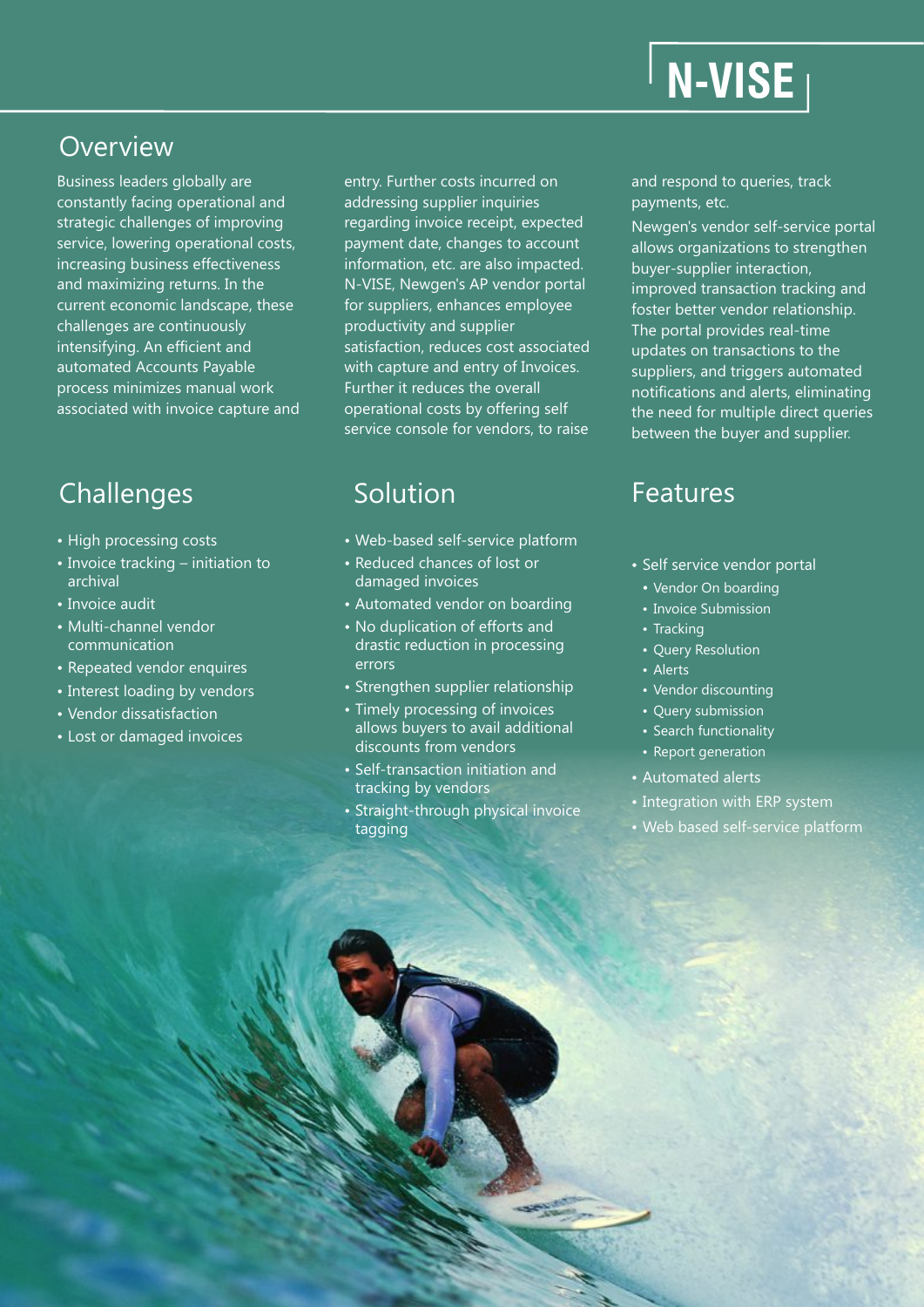

# Benefits

- Reduced Accounts Payable processing cost
- Enhanced productivity
- Reduced issue resolution time and efforts
- Improved vendor satisfaction and better vendor discounts
- No late payment penalties
- Reduced chances of lost or damaged invoices



 $35<sup>1</sup>$ 

NAVIGATION

 $\mathbf{D}^{Z \text{I} \text{I}}$ 

圜